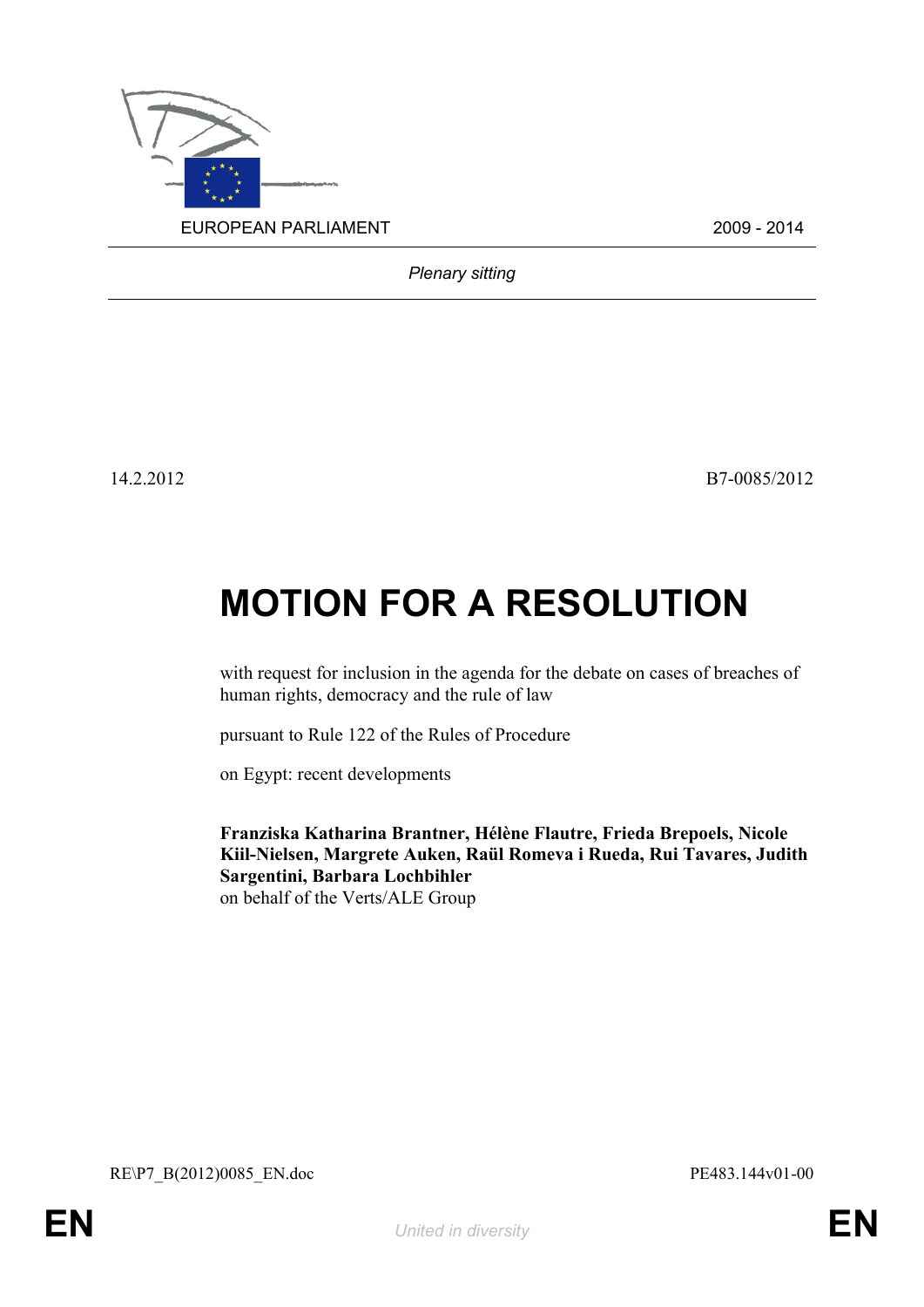## **B7-0085/2012**

## **European Parliament resolution on Egypt: recent developments**

## *The European Parliament*,

- having regard to its previous resolutions on Egypt in particular of 17 February 2011 on the situation in Egypt, of 27 October 2011 on the situation in Egypt and Syria, in particular of Christian communities, and of 17 November 2011 on Egypt, in particular the case of blogger Alaa Abdel-Fattah,
- having regard to its annual reports on the situation of human rights in the world, and in particular to its resolution of 16 December 2010 on the Annual Report on Human Rights in the World 2009,
- having regard to the Universal Declaration of Human Rights of 1948 and to Article 22 of the International Covenant on Civil and Political Rights of 1966, to which Egypt is party,
- having regard to the statements by the Vice-President of the Commission/High Representative of the Union for Foreign Affairs and Security Policy (VP/HR) on Egypt, and in particular those on the violence the days before the parliamentarian elections, on 26 November 2011, on the continued crackdown on civil society in Egypt on 1 February 2012, on EU response on the football tragedy in Egypt on 2 February 2012, and her statement on 23 of January 2012 regarding the transferring power to civilian rule as quickly as possible,
- having regard to the Foreign Affairs Council Conclusions of 10 October 2011, having regard to the European Council Conclusions on Egypt on 23 October 2011,
- having regard to the Joint Communication on 'A new response to a changing neighbourhood' of the European Commission and the HR/VP to the European Parliament, the Council, the European Economic and Social Committee and the Committee of Regions of 25 May 2011,
- having regard to the European Union Guidelines on Human Rights Defenders,
- having regard to Rule 122(5) of its Rules of Procedure,
- A. whereas a committee to review civil institutions and NGOs aimed at tightening legal control on foreign funding of civil society organizations was announced in October 2011 and consequently a request was issued to the Central Bank to monitor all bank transitions of NGOs; whereas, at the same time, the state security prosecutor accused organisations that have illegally received funding from foreign sources of "grand treason" and "conspiracy" against Egypt through foreign agendas aimed at harming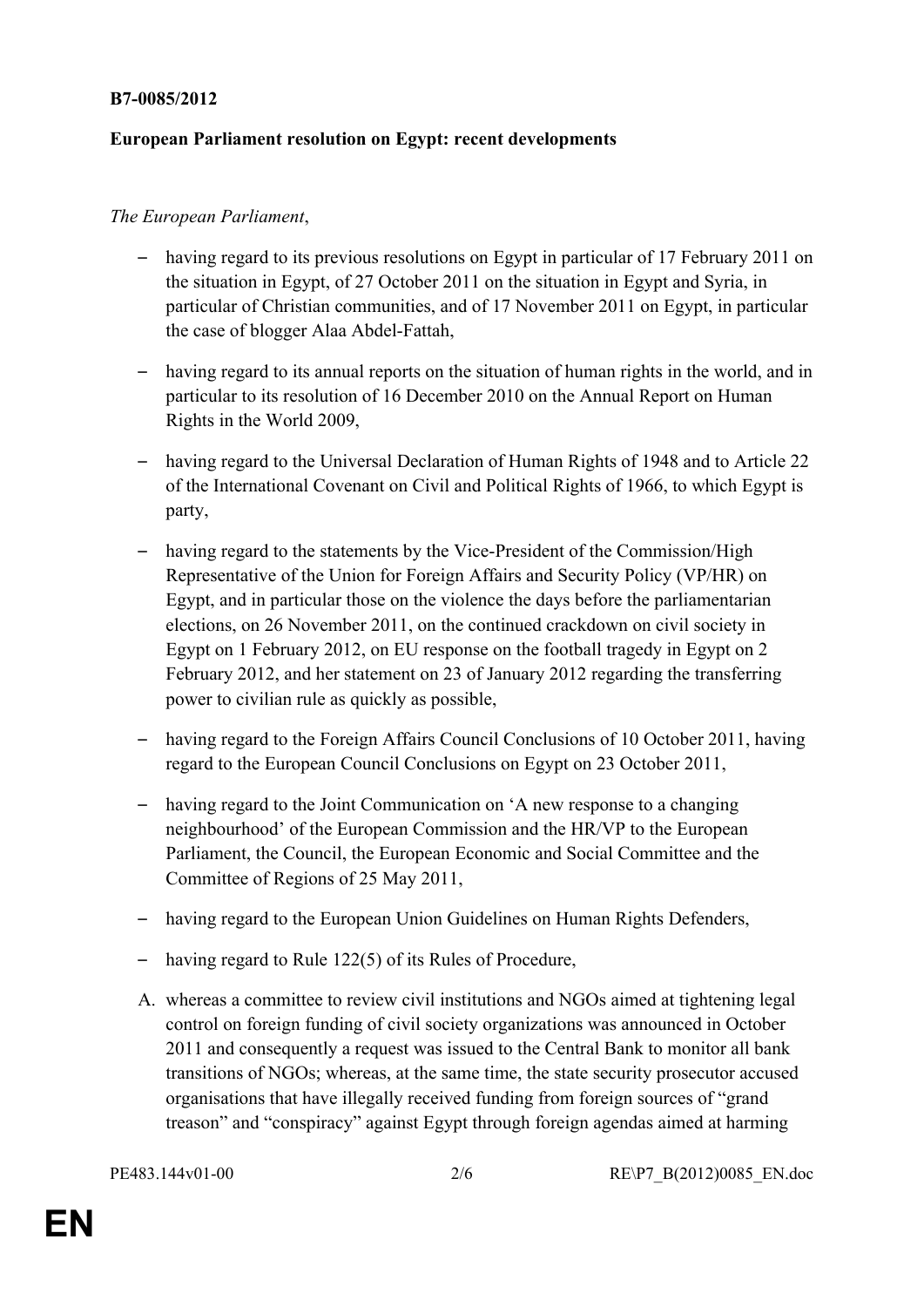Egyptian national security; whereas the defamatory campaign against these organisations launched by the state-owned press served to de-legitimise and stigmatise them in the eyes of the public as actors acting against the interest of Egypt;

- B. whereas on 29 December 2012 Egypt's public prosecution officers, with back-up from security forces, have launched raids on 17 national and international human rights and pro-democracy organisations based in Cairo, including the Arab Centre for Independence of Justice and Legal Professions (ACIJP), the Budgetary and Human Rights Observatory, the German Konrad Adenauer Foundation, the National Democratic Institute (NDI), the International Republican Institute and Freedom House; whereas during the raids security forces confined staff to their offices, forbid them to make phone calls and seized laptops and other documents that prove these NGOs receive foreign funds without informing authorities;
- C. whereas twenty-seven human rights organizations describe these raids as an unprecedented campaign against political activists and rights entities after authorities had checked the bank accounts of the accused NGOs and Sameh Abou Zeid, the Minister of Justice-appointed judge presiding over this investigation, said evidence proves that several foreign and local NGOs have indeed received such unauthorized funds;
- D. whereas on 5 February 2012 Egyptian investigators filed criminal charges against 44 international and national civil society workers, including 19 Americans, 14 Egyptians, 5 Serbs, 2 Germans, 2 Lebanese, 1 Jordan and 1 Palestinian; whereas all of them face a travel ban preventing them from leaving Egypt; whereas the law being used to pursue these workers is one of the era of former President Mubarak, which the government had said it intended to repeal;
- E. whereas according to US Congress continued restriction of the activities and harassment of international and Egyptian staff will be looked at with great concern, particularly in light of Egypt's annual U.S. military assistance of \$1.3 billion;
- F. whereas the clashes between supporters of two rival teams, the local Al-Masry and Cairo based al-Alhy in Port Said stadium on 1 February 2012 revealed the death of at least 79 people and more than 200 injured under the indifference and lack of action of the security forces; whereas clashes demanding an end to military rule has amplified through out Cairo and other major cities in Egypt during several days, causing more victims; whereas security forces continue to use fire tear gas, birdshot and rubber bullets at protesters at close range causing deaths and serious injuries;
- G. whereas the Supreme Council of the Armed Forces (SCAF) has failed to conduct an investigation into the reports of sexual assault of female protestors, including the socalled 'virginity checks' and death threats against female protestors; whereas civilians arrested under the emergency law continue being tried before emergency courts and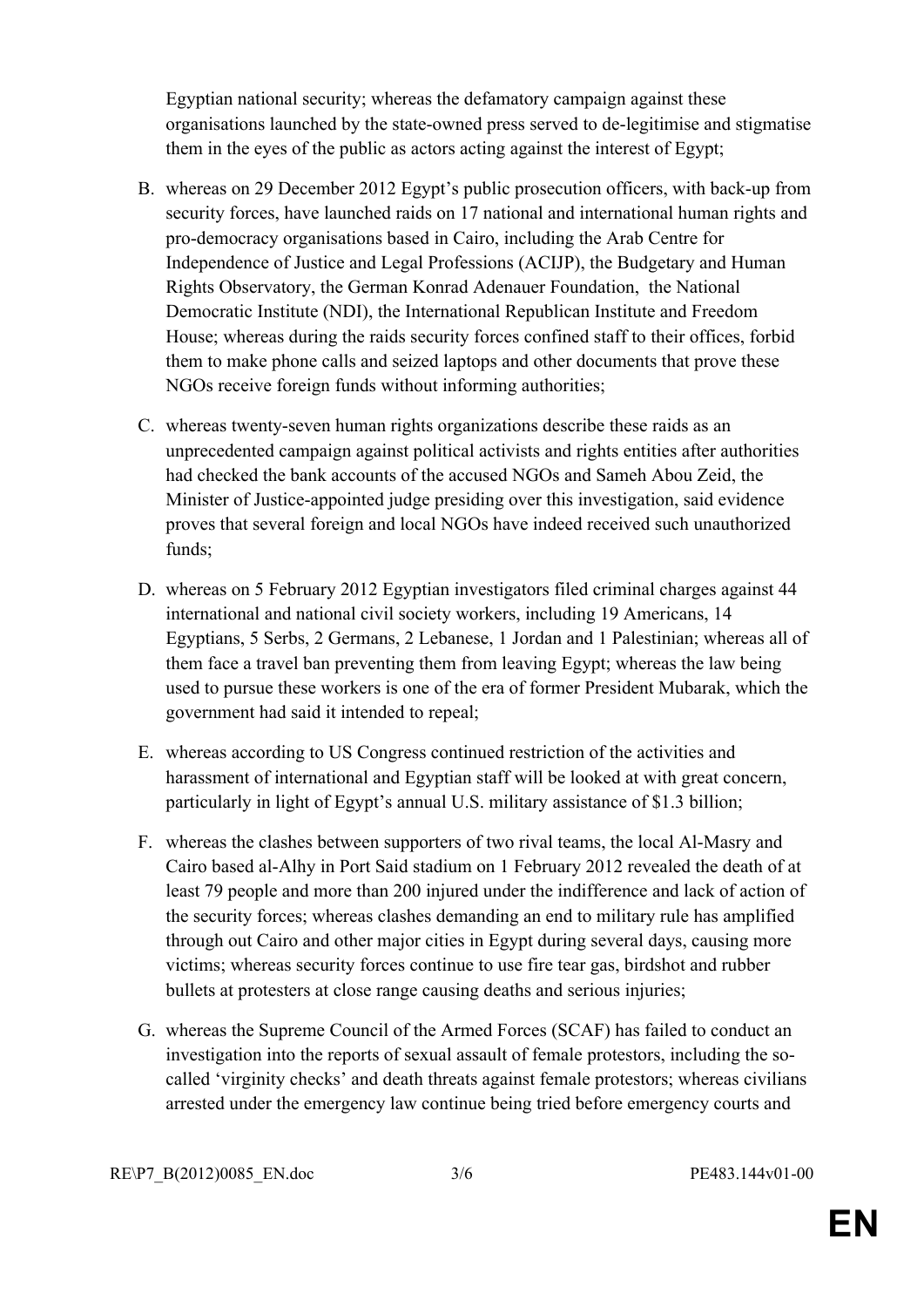military tribunals, which fall short of the minimum international standards of fair trial and the right to defence;

- H. whereas according to international and national organisations, there is no improvement in human rights protection in Egypt throughout the past 10 months of military rule whereby the SCAF has been accused of using life ammunition against peaceful civilians, of conducting activities hostile to fundamental freedoms, of
- I. whereas the European Union has several times called on an end of the violence in Egypt and stressed the necessity of transferring power to civilian rule as quickly as possible as accepted by popular referendum in March 2011;
- J. whereas no international institutions, including the EU, had been invited to observe the elections, except for a few local NGOs that received the authorisation on the eve of the elections day; whereas the international community pointed out some shortcomings and some observers reported problems outside the polling stations, but nevertheless the elections were internationally accepted as having taken place in a democratic way; whereas the SCAF eliminated the quota of 64 seats assigned to women in the People's Assembly and limiting the gender issue to a requirement for the political parties to nominate at least one female candidate in their lists which resulted in only 1% of the members of the People's Assembly being women;
- 1. Expresses once again its solidarity with the Egyptian people in this critical and difficult period; Expresses its deep concern that the democratic transition to which the SCAF said it was committed to, has led to no democratic reform and an increasing crackdown on political dissent, freedom of expression and of peaceful assembly and freedom of association; calls on the SCAF to respect the demands of the January 25 revolution namely to respect Egyptians' aspirations to freedom, dignity and justice.
- 2. Strongly condemns the ongoing crackdown on international and national human rights and pro-democracy organisations in Egypt and views it as a way to silence voices critical of ongoing human rights violations; considers that these attacks constitute a severe violation of the right to freedom of association, as provided in Article 22 of the International Covenant on Civil and Political Rights;
- 3. Urges the SCAF and the Egyptian government to immediately put an end to all forms of harassment or intimidation to which civil society organisations are subjected, whether direct or indirect, and especially to drop all criminal charges and stop the current media campaign against NGOs; urges the HR/VP to be vocal on the necessity for Egyptian authorities to adopt a new association law based on international human rights standards and in close consultation with NGOs and human rights and prodemocracy groups;
- 4. Recalls on the Egyptian authorities the importance of giving civil society organisations the opportunity to play their role in building a sustainable democracy and calls on the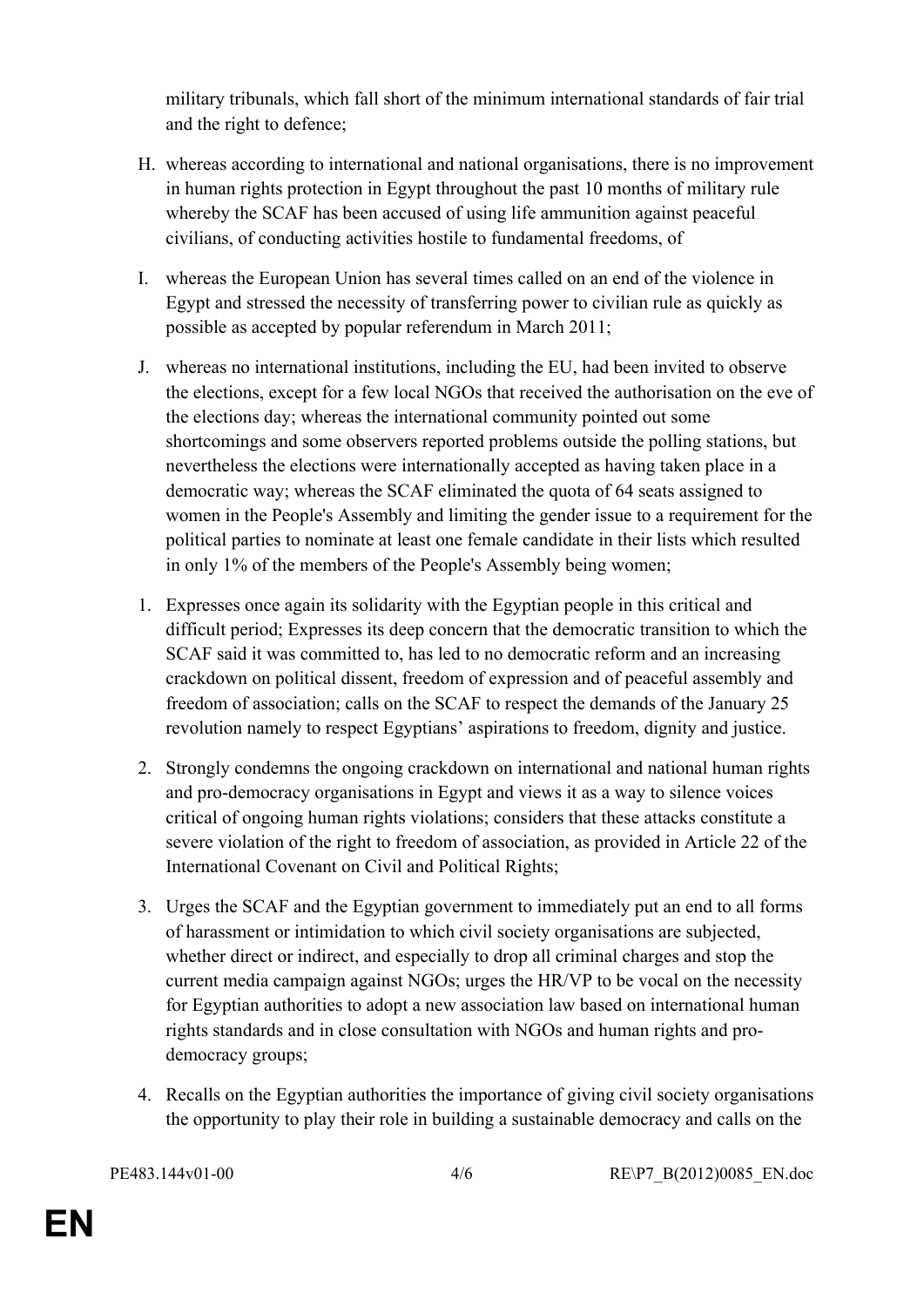Egyptian authorities to facilitate and allow in this regard foreign organisations, including political foundations, to continue their work on the ground without arbitrary restrictions;

- 5. Calls for an independent, transparent and thorough investigation into the events of the Port Said stadium clashes that took place on 1 February 2012 as well as into the reports of sexual assault of female protestors, including the so-called 'virginity tests' and death threats against female protestors, which should be conducted by an independent and impartial judiciary, in order to hold all those responsible to account;
- 6. Underlines the fundamental importance of civil society in any democratic society as well as the freedom of expression and media plurality and calls in this regard on the Egyptian authorities and the Egyptian People's Assembly to fully associate and consult with civil society organisations in the law making process to improve the legitimacy and the efficiency of the law;
- 7. Calls for further clarification about the constitutional process, its timeline and its democratic principles; calls on the Egyptian authorities to make sure that any constitutional provision is inclusive and leaves no possibility for discrimination of anyone in Egyptian society or puts any institution above the representatives of the People, including the right for the Members of the People's Assembly to amend, adopt and reject the entirety of the national budget, including the budget of the ministry of defence;
- 8. Stresses the importance of holding free, fair and transparent elections and encourages the EU and its Member States to continue supporting and assisting the Egyptian authorities, political parties and civil society in the efforts aimed at achieving this goal; calls on the SCAF to allow independent observers to witness and monitor the upcoming presidential elections;
- 9. Points out that the widespread use of military and emergency courts contribute to increasing concerns regarding Egyptian authorities and represents a clear obstacle to the democratic aspirations of Egyptians; calls for the full lifting of the Emergency Law in accordance with the first demands of the January 25 revolution and with announcements made by the SCAF and the government before elections were held, including the lifting of the emergency law for suspects of acts of thuggery; urges the Egyptian authorities to end the referring of civilians to emergency and military courts and to guarantee them a just and fair trial in civil courts;
- 10. Calls on the HR/VP, the EEAS and the Commission to guarantee that the respect for and the promotion of human rights and fundamental rights, including the independence of the judiciary and of the media, the lifting of the emergency law, the reinforcement of the role of the civil society and of women and the reform of security forces including the former state security apparatus, will be seen as priorities within